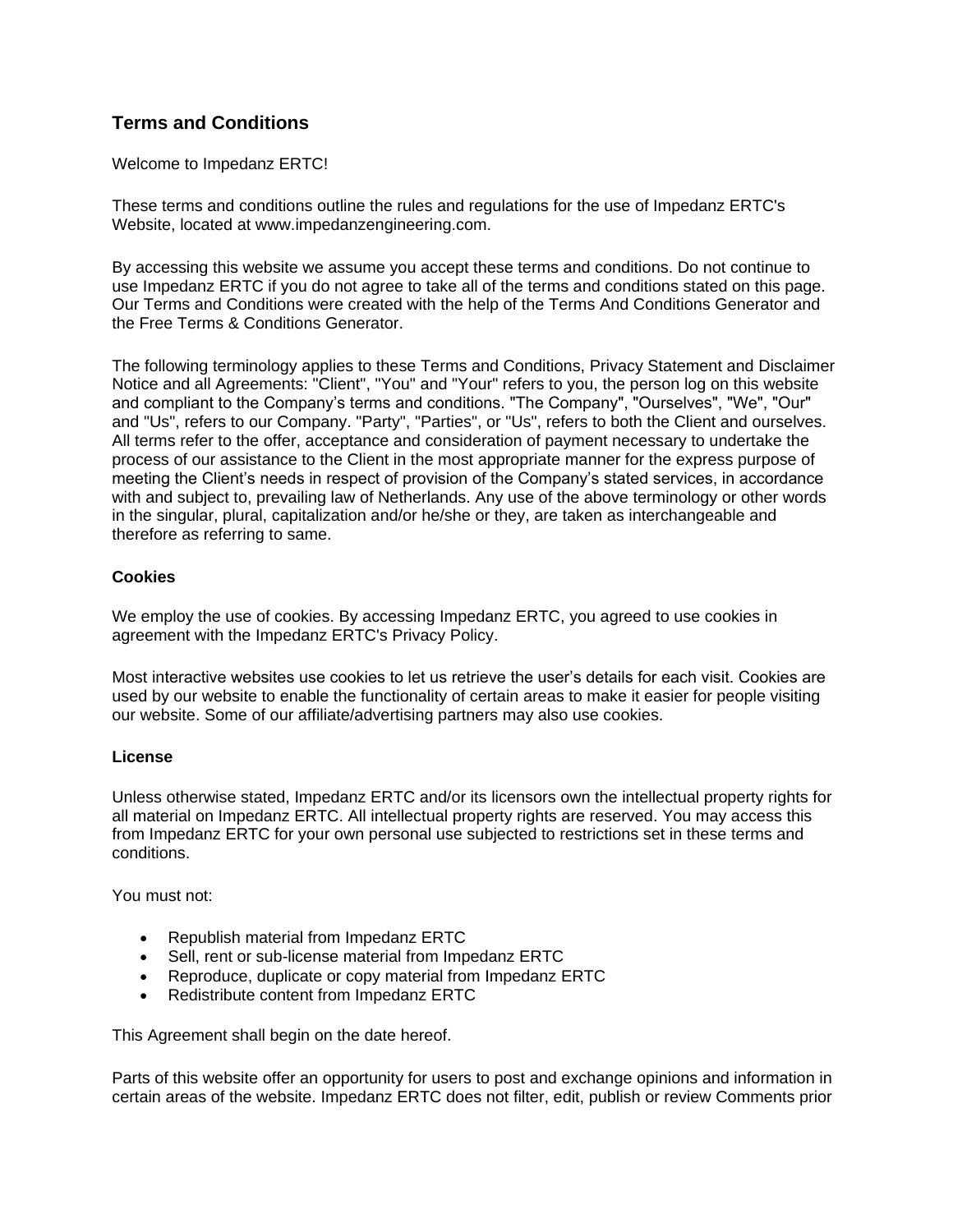to their presence on the website. Comments do not reflect the views and opinions of Impedanz ERTC,its agents and/or affiliates. Comments reflect the views and opinions of the person who post their views and opinions. To the extent permitted by applicable laws, Impedanz ERTC shall not be liable for the Comments or for any liability, damages or expenses caused and/or suffered as a result of any use of and/or posting of and/or appearance of the Comments on this website.

Impedanz ERTC reserves the right to monitor all Comments and to remove any Comments which can be considered inappropriate, offensive or causes breach of these Terms and Conditions.

You warrant and represent that:

- You are entitled to post the Comments on our website and have all necessary licenses and consents to do so;
- The Comments do not invade any intellectual property right, including without limitation copyright, patent or trademark of any third party;
- The Comments do not contain any defamatory, libelous, offensive, indecent or otherwise unlawful material which is an invasion of privacy
- The Comments will not be used to solicit or promote business or custom or present commercial activities or unlawful activity.

You hereby grant Impedanz ERTC a non-exclusive license to use, reproduce, edit and authorize others to use, reproduce and edit any of your Comments in any and all forms, formats or media.

## **Hyperlinking to our Content**

The following organizations may link to our Website without prior written approval:

- Government agencies;
- Search engines;
- News organizations;
- Online directory distributors may link to our Website in the same manner as they hyperlink to the Websites of other listed businesses; and
- System wide Accredited Businesses except soliciting non-profit organizations, charity shopping malls, and charity fundraising groups which may not hyperlink to our Web site.

These organizations may link to our home page, to publications or to other Website information so long as the link: (a) is not in any way deceptive; (b) does not falsely imply sponsorship, endorsement or approval of the linking party and its products and/or services; and (c) fits within the context of the linking party's site.

We may consider and approve other link requests from the following types of organizations:

- commonly-known consumer and/or business information sources;
- dot.com community sites;
- associations or other groups representing charities;
- online directory distributors;
- internet portals:
- accounting, law and consulting firms; and
- educational institutions and trade associations.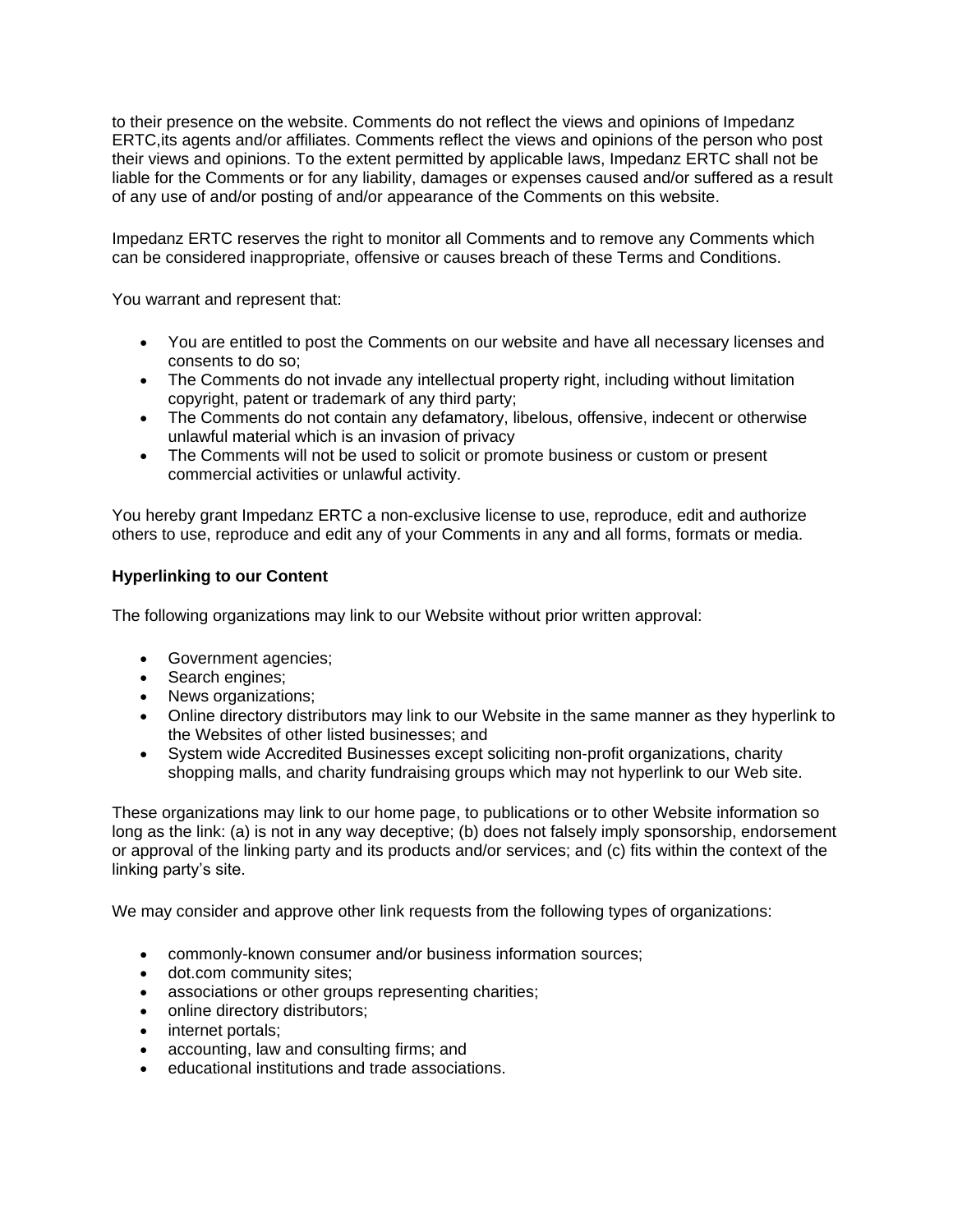We will approve link requests from these organizations if we decide that: (a) the link would not make us look unfavorably to ourselves or to our accredited businesses; (b) the organization does not have any negative records with us; (c) the benefit to us from the visibility of the hyperlink compensates the absence of Impedanz ERTC; and (d) the link is in the context of general resource information.

These organizations may link to our home page so long as the link: (a) is not in any way deceptive; (b) does not falsely imply sponsorship, endorsement or approval of the linking party and its products or services; and (c) fits within the context of the linking party's site.

If you are one of the organizations listed in paragraph 2 above and are interested in linking to our website, you must inform us by sending an e-mail to Impedanz ERTC. Please include your name, your organization name, contact information as well as the URL of your site, a list of any URLs from which you intend to link to our Website, and a list of the URLs on our site to which you would like to link. Wait 2-3 weeks for a response.

Approved organizations may hyperlink to our Website as follows:

- By use of our corporate name; or
- By use of the uniform resource locator being linked to; or
- By use of any other description of our Website being linked to that makes sense within the context and format of content on the linking party's site.

No use of Impedanz ERTC's logo or other artwork will be allowed for linking absent a trademark license agreement.

#### **iFrames**

Without prior approval and written permission, you may not create frames around our Webpages that alter in any way the visual presentation or appearance of our Website.

## **Content Liability**

We shall not be hold responsible for any content that appears on your Website. You agree to protect and defend us against all claims that is rising on your Website. No link(s) should appear on any Website that may be interpreted as libelous, obscene or criminal, or which infringes, otherwise violates, or advocates the infringement or other violation of, any third party rights.

## **Your Privacy**

Please read Privacy Policy

#### **Reservation of Rights**

We reserve the right to request that you remove all links or any particular link to our Website. You approve to immediately remove all links to our Website upon request. We also reserve the right to amen these terms and conditions and it's linking policy at any time. By continuously linking to our Website, you agree to be bound to and follow these linking terms and conditions.

#### **Removal of links from our website**